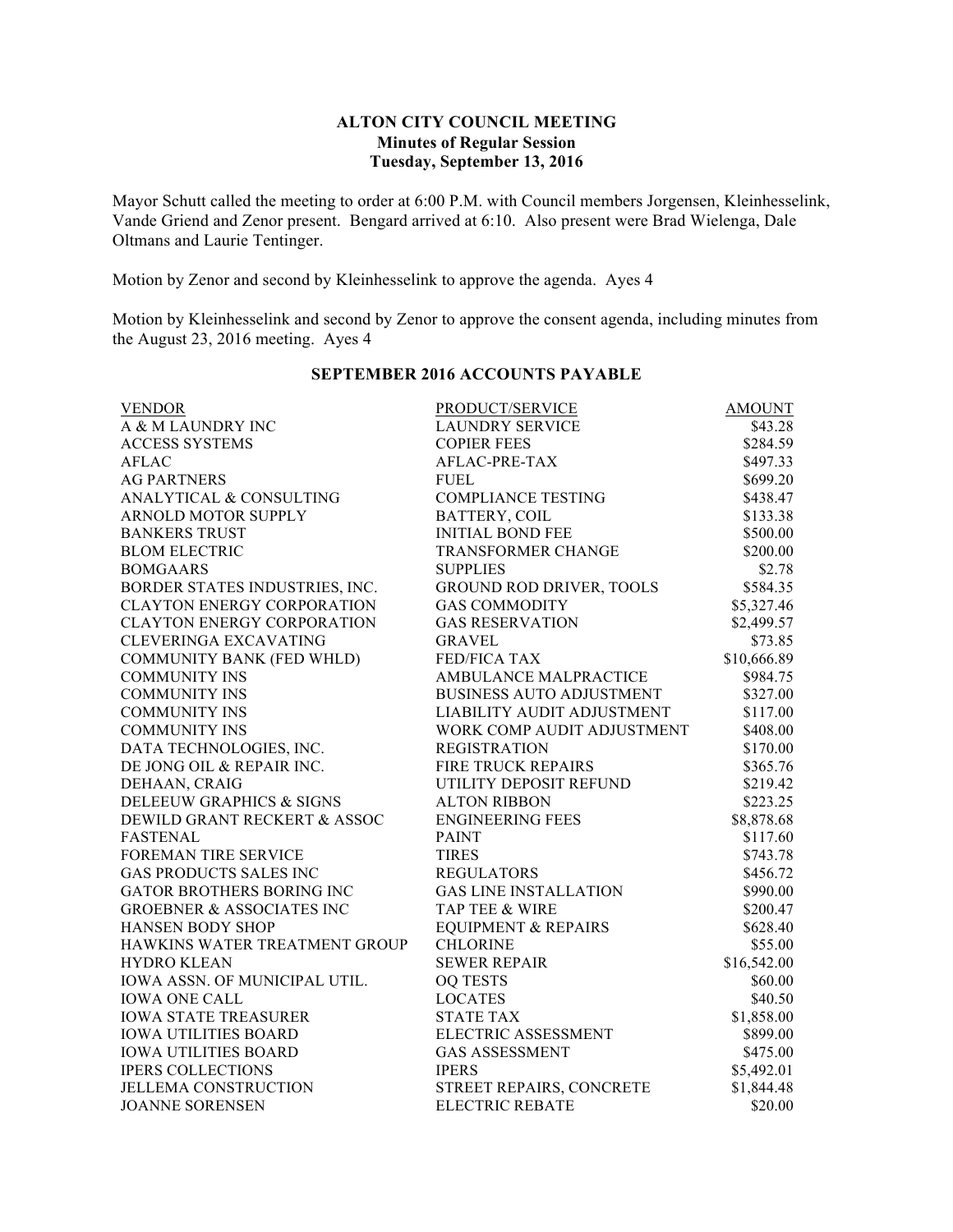| <b>JUDY SCHWARZ</b>               | <b>ELECTRIC REBATE</b>              | \$20.00      |
|-----------------------------------|-------------------------------------|--------------|
| KLAY, VELDHUIZEN, BINDNER, DEJONG | <b>LEGAL FEES</b>                   | \$965.00     |
| <b>KOPETSKYS ACE</b>              | <b>SHOVELS, SUPPLIES</b>            | \$89.94      |
| KORVER LAWN CARE                  | <b>DRAINAGE DITCH</b>               | \$285.00     |
| <b>KRIZ DAVIS</b>                 | WIRE, ROD CLAMP, INSULATORS         | \$3,525.01   |
| <b>MATHESON TRI-GAS IN</b>        | <b>OXYGEN</b>                       | \$27.71      |
| MIDAMERICAN ENERGY                | <b>STREET LIGHTS</b>                | \$173.66     |
| MISSOURI RIVER ENERGY SERVICES    | <b>ELECTRIC</b>                     | \$51,033.47  |
| MISSOURI RIVER ENERGY SERVICES    | <b>LEGAL SEMINAR REGISTRATION</b>   | \$75.00      |
| <b>MOUW MOTOR</b>                 | <b>AMBULANCE REPAIRS</b>            | \$250.08     |
| MUNICIPAL UTIL-BILLS              | <b>UTILITIES</b>                    | \$1,446.60   |
| NEAL CHASE LUMBER CO              | SUPPLIES, COMPLIANCE                | \$443.61     |
| NEW CENTURY PRESS                 | <b>HELP WANTED AD</b>               | \$143.46     |
| NO STREAKING INC                  | <b>WINDOW CLEANING</b>              | \$83.00      |
| NUTRI-JECT SYSTEMS                | <b>LAGOON SURVEY &amp; ANALYSIS</b> | \$4,000.00   |
| <b>OLDENKAMP KENNELS</b>          | <b>KENNELING</b>                    | \$60.00      |
| ONE OFFICE SOLUTION               | <b>OFFICE SUPPLIES</b>              | \$19.96      |
| ORANGE CITY MUNICIPAL UTILITIES   | <b>BULK WATER</b>                   | \$9,228.19   |
| ORANGE CITY SANITATION            | <b>GARBAGE HAULING</b>              | \$6,322.90   |
| PAYROLL                           | PAYROLL CHECKS ON 8/31/2016         | \$33,739.45  |
| PIPER JAFFRAY & CO                | <b>BONDING FEE</b>                  | \$13,750.00  |
| PIZZA RANCH                       | <b>MEETING EXPENSES</b>             | \$23.98      |
| SCHOLTEN, MELINDA                 | UTILITY DEPOSIT REFUND              | \$153.34     |
| SIOUX COUNTY RECORDER             | <b>RECORDING FEES</b>               | \$141.00     |
| SIOUX COUNTY TREASURER            | PROPERTY TAXES                      | \$12,168.68  |
| SIOUXLAND PRESS                   | PUBLICATIONS, ENVELOPES             | \$894.80     |
| <b>SPAANS, TYLER</b>              | EMT TESTS REIMBURSEMENT             | \$70.00      |
| SPIREWORKS CREATIVE               | WEBSITE MANAGEMENT, HOSTING         | \$527.00     |
| <b>STEFFEN</b>                    | HYDRAULIC HOSE, COUPLER SET         | \$463.14     |
| TREASURER - STATE OF IOWA         | <b>SALES TAX</b>                    | \$3,910.00   |
| TRITECH EMERGENCY SYSTEMS INC     | <b>RESCUE BILLING</b>               | \$55.00      |
| <b>U S CELLULAR</b>               | <b>CELL PHONES</b>                  | \$229.19     |
| <b>U.S. POSTMASTER</b>            | <b>POSTAGE</b>                      | \$500.00     |
| UTILITY EQUIPMENT CO.             | <b>RISERS</b>                       | \$295.56     |
| <b>VISA</b>                       | REGISTRATION, SUPPLIES              | \$288.78     |
| <b>VISION BUILDERS</b>            | UTILITY CONNECTION REBATE           | \$600.00     |
| WELLMARK BLUE CROSS/BLUE SHIELD   | <b>GROUP INSURANCE</b>              | \$4,524.70   |
| WESCO DISTRIBUTION, INC.          | TRANSFORMERS, PEDS, PAD BOX         | \$11,926.70  |
| WEST IOWA TELEPHONE               | TELEPHONE, FAX, INTERNET            | \$670.09     |
| WRAP-M PACK-M SHIP-M              | POSTAGE - SAFETY TESTING            | \$46.61      |
| <b>ZIEGLER</b>                    | JACK HAMMER RENTAL                  | \$950.00     |
|                                   | TOTAL ACCOUNTS PAYABLE              |              |
|                                   | <b>CHECKS</b>                       | \$225,389.55 |

**SOLID WASTE:** Brad Wielenga from Orange City Sanitation presented a new four year solid waste contract to the Council. The contract included new recycle totes, a \$.40 increase. Wielenga noted that Orange City Sanitation has not raised its fees for multiple years.

Ordinance 835 was introduced by Council Member Vande Griend.

### **ORDINANCE 835 "AN ORDINANCE AMENDING THE CODE OF ORDINANCES OF THE CITY OF ALTON, IOWA 2002 BY AMENDING PROVISION PERTAINING TO THE COLLECTION AND TRANSPORTATION OF SOLID WASTE"**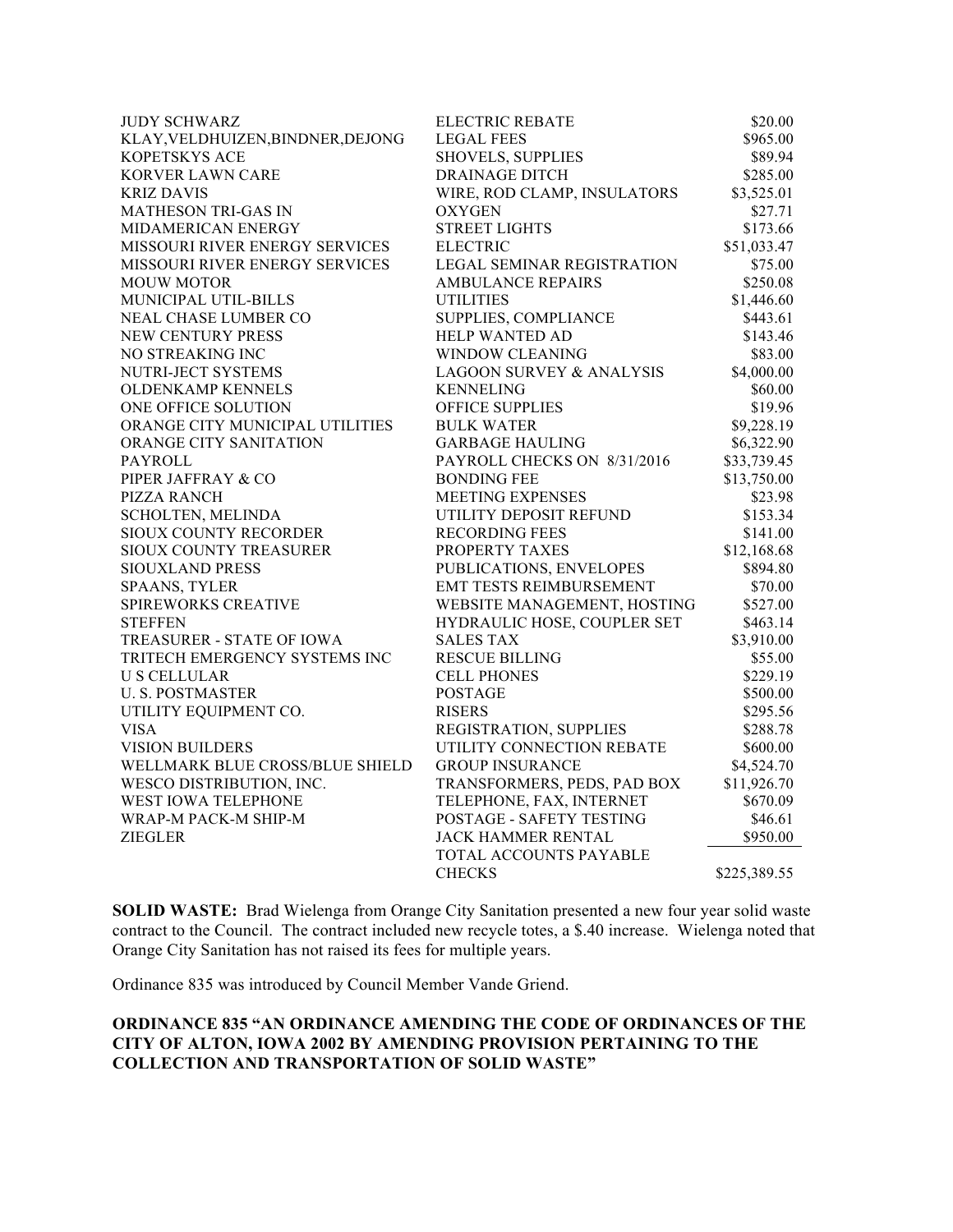Motion by Council Member Kleinhesselink that the reading just had to be the first and the Council dispense with the statutory provision that this Ordinance be fully and distinctly read on three different days as provided by section 380.3 of the Code of Iowa. Motion was duly seconded by Council Member Zenor

On roll call vote: Ayes: Jorgensen, Kleinhesselink, Vande Griend, Zenor Absent: Bengard Nays: None

And the Mayor declares the motion duly carried.

Motion by Vande Griend that title of said bill for Ordinance be approved as set out and said bill for Ordinance 830 be adopted and placed on its final passage. Council Member Jorgensen seconded the foregoing motion.

On roll call vote: Ayes: Jorgensen, Kleinhesselink, Vande Griend, Zenor Absent: Bengard Nays: None

The Mayor declares the motion duly carried and will forthwith sign he said Ordinance and the Clerk will add his attestation thereto, said Ordinance being adopted.

Wielenga left the meeting at 6:07 PM.

# **ALLEY VACATION – BLOCK 8**

The Mayor opened the public hearing for the alley vacation at 6:11 PM. No oral or written comments were received. Oltmans informed the Council that it was the recommendation of the Planning & Zoning Board to approve vacation as set forth in Ordinance 833. The public hearing was closed at 6:13 P.M.

Ordinance 833 was introduced by Council Member Zenor.

# **AN ORDINANCE VACATING AND DISPOSING OF CITY OWNED PROPERTY IN BLOCK 8, ORIGINAL PLAT, IN THE INCORPORATED CITY OF ALTON, IOWA.**

Motion by Council Member Bengard that the reading just had to be the first and the Council dispense with the statutory provision that this Ordinance be fully and distinctly read on three different days as provided by section 380.3 of the Code of Iowa. Motion was duly seconded by Council Member Kleinhesselink.

On roll call vote: Ayes: Bengard, Jorgensen, Kleinhesselink, Vande Griend, Zenor Nays: None

And the Mayor declares the motion duly carried.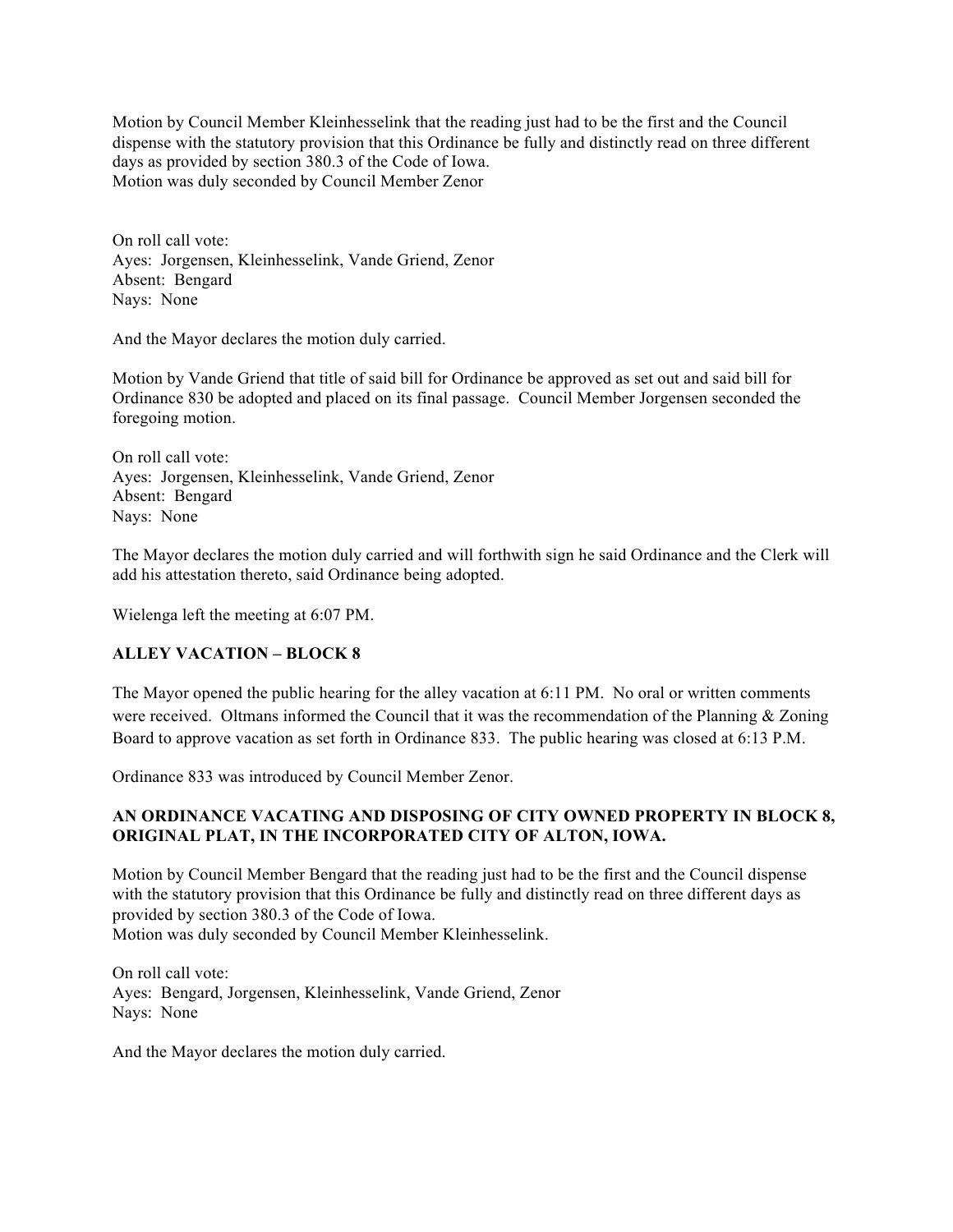Motion by Zenor that title of said bill for Ordinance be approved as set out and said bill for Ordinance 831 be adopted and placed on its final passage. Council Member Jorgensen seconded the foregoing motion.

On roll call vote: Ayes: Bengard, Jorgensen, Kleinhesselink, Vande Griend, Zenor Nays: None

The Mayor declares the motion duly carried and will forthwith sign he said Ordinance and the Clerk will add his attestation thereto, said Ordinance being adopted.

**RESOLUTION 16-46 "RESOLUTION APPROVING THE VACATION AND DISPOSAL OF CITY OWNED REAL ESTATE IN BLOCK 8, ORIGINAL PLAT, IN THE INCORPORATED CITY OF ALTON, IOWA"** was introduced and moved for adoption by Council Member Bengard. Jorgensen seconded the motion to adopt.

On roll call vote: Ayes: Bengard, Kleinhesselink, Jorgensen, Vande Griend, Zenor Nays: None

Whereupon the Mayor declared the Resolution duly adopted.

# **LAND DEDICATION TO ALLEY – BLOCK 8**

The Mayor opened the public hearing for the alley vacation at 6:14 PM. No oral or written comments were received. Oltmans informed the Council that it was the recommendation of the Planning & Zoning Board to approve vacation as set forth in Ordinance 834. The public hearing was closed at 6:16 P.M.

Ordinance 834 was introduced by Council Member Kleinhesselink.

# **AN ORDINANCE DEDICATING CITY OWNED PROPERTY AS AN ALLEY IN BLOCK 8, ORIGINAL PLAT, IN THE INCORPORATED CITY OF ALTON, IOWA**

Motion by Council Member Jorgensen that the reading just had to be the first and the Council dispense with the statutory provision that this Ordinance be fully and distinctly read on three different days as provided by section 380.3 of the Code of Iowa. Motion was duly seconded by Council Member Bengard.

On roll call vote: Ayes: Bengard, Jorgensen, Kleinhesselink, Vande Griend, Zenor Nays: None

And the Mayor declares the motion duly carried.

Motion by Kleinhesselink that title of said bill for Ordinance be approved as set out and said bill for Ordinance 831 be adopted and placed on its final passage. Council Member Zenor seconded the foregoing motion.

On roll call vote: Ayes: Bengard, Jorgensen, Kleinhesselink, Vande Griend, Zenor Nays: None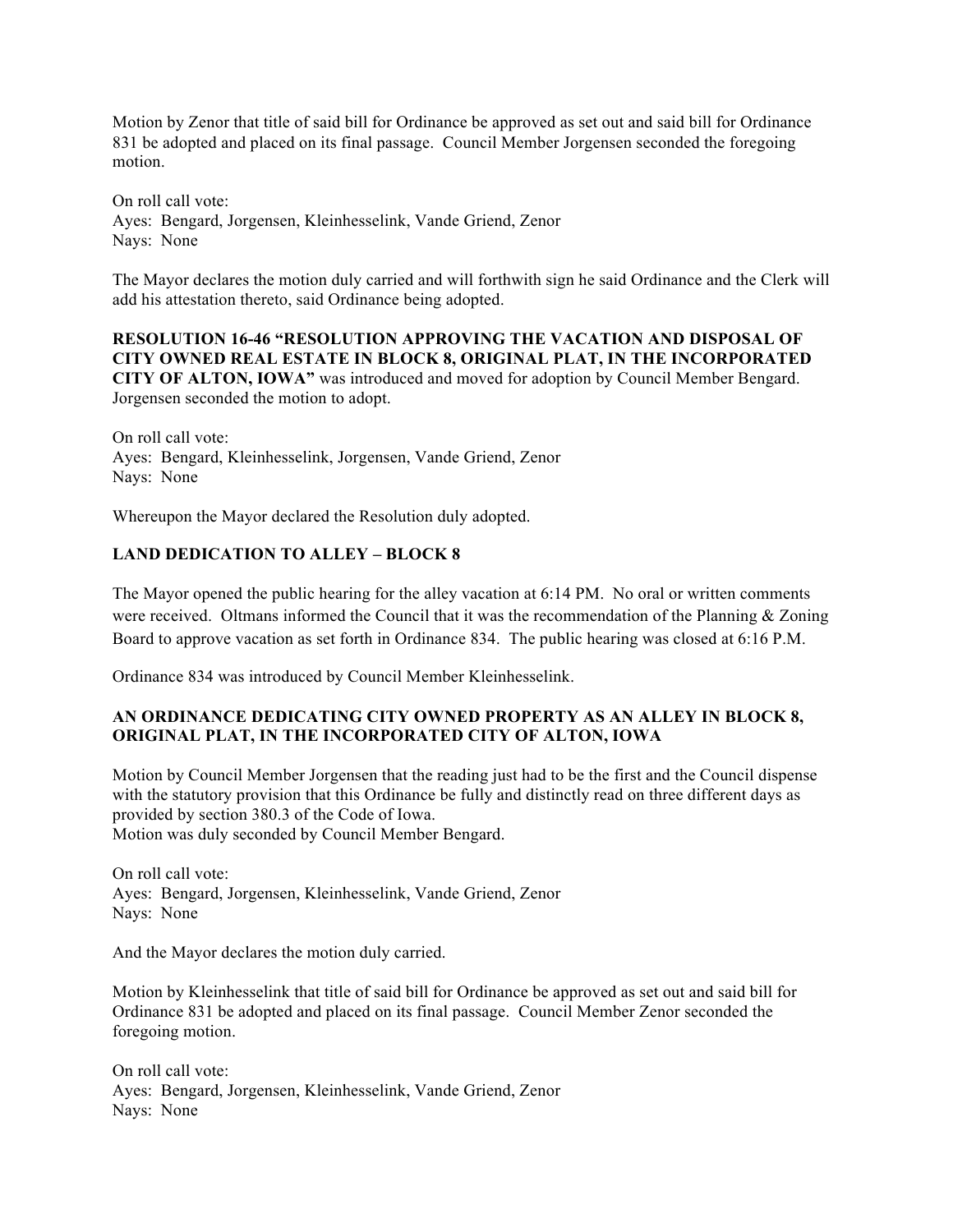The Mayor declares the motion duly carried and will forthwith sign he said Ordinance and the Clerk will add his attestation thereto, said Ordinance being adopted.

**RESOLUTION 16-47 "RESOLUTION APPROVING THE DEDICATION OF CITY OWNED REAL ESTATE AS AN ALLEY IN BLOCK 8, ORIGINAL PLAT, IN THE INCORPORATED CITY OF ALTON, IOWA"** was introduced and moved for adoption by Council Member Kleinhesselink. Vande Griend seconded the motion to adopt.

On roll call vote: Ayes: Bengard, Kleinhesselink, Jorgensen, Vande Griend, Zenor Nays: None

Whereupon the Mayor declared the Resolution duly adopted

**5TH AVENUE STREET PROJECT:** 

**RESOLUTION 16-48 "PRELIMINARY RESOLUTION FOR THE CONSTRUCTION OF PORTLAND CEMENT CONCRETE CURB AND GUTTER AND PORTLAND CEMENT CONCRETE PAVEMENT IMPROVEMENTS IN THE CITY OF ALTON, STATE OF IOWA"**  was introduced and moved for adoption by Council Member Bengard. Zenor seconded the motion to adopt.

On roll call vote: Ayes: Bengard, Kleinhesselink, Jorgensen, Vande Griend, Zenor Nays: None

Whereupon the Mayor declared the Resolution duly adopted

**RESOLUTION 14-49 "RESOLUTIONS FIXING VALUES OF LOTS"** was introduced and moved for adoption by Council Member Bengard. Zenor seconded the motion to adopt.

On roll call vote: Ayes: Bengard, Kleinhesselink, Jorgensen, Vande Griend, Zenor Nays: None

Whereupon the Mayor declared the Resolution duly adopted

**RESOLUTION 16-50 "RESOLUTION ADOPTING PRELIMINARY PLAT AND SCHEDULE, ESTIMATE OF COST AND PROPOSED PLANS AND SPECIFICATIONS FOR THE CONSTRUCTION OF THE 5TH AVENUE PAVING IMPROVEMENTS"** was introduced and moved for adoption by Council Member Bengard. Zenor seconded the motion to adopt.

On roll call vote: Ayes: Bengard, Kleinhesselink, Jorgensen, Vande Griend, Zenor Nays: None

Whereupon the Mayor declared the Resolution duly adopted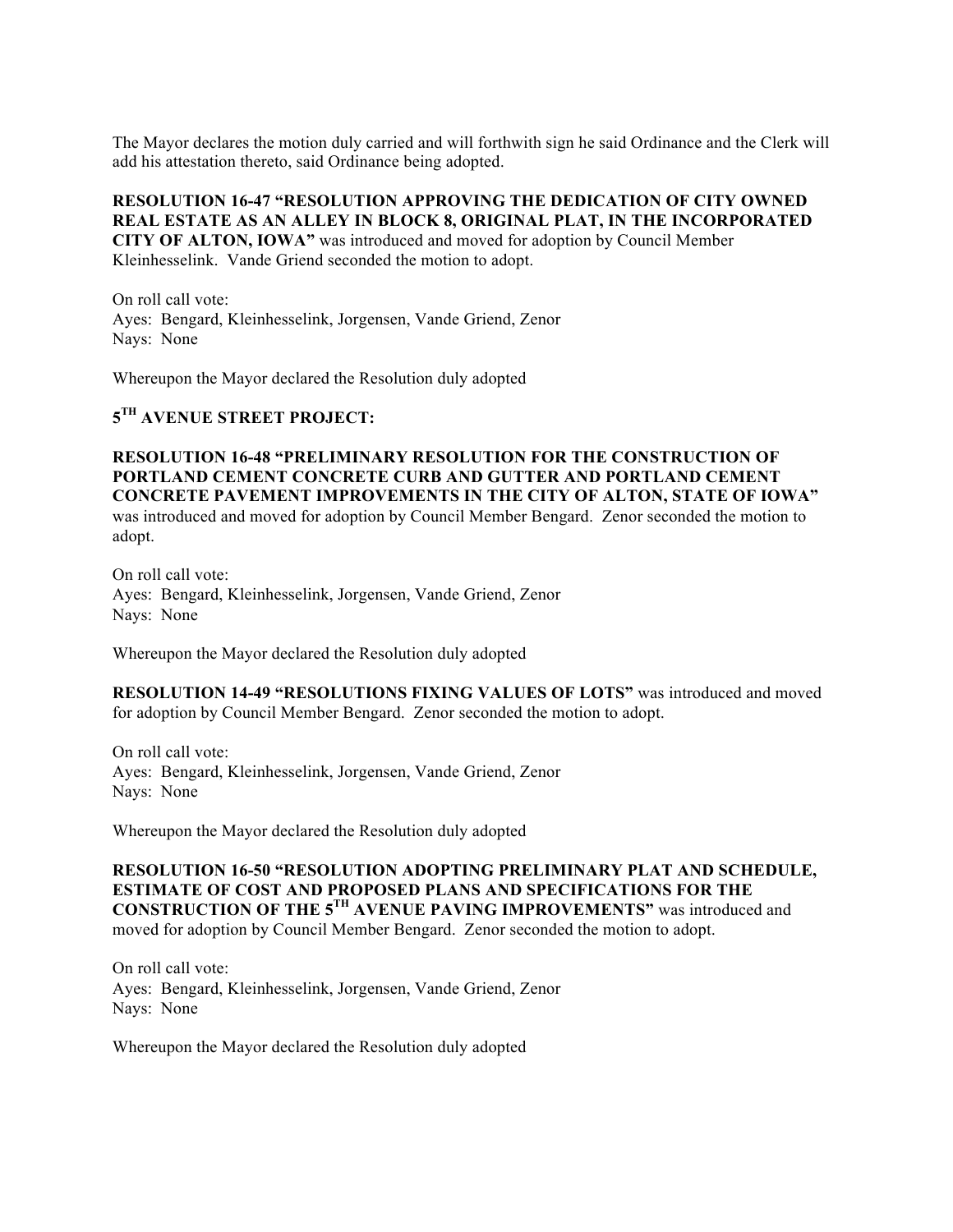**RESOLUTION 16-51 "RESOLUTION OF NECESSITY (PROPOSED)"** was introduced and moved for adoption by Council Member Bengard. Zenor seconded the motion to adopt.

On roll call vote: Ayes: Bengard, Kleinhesselink, Jorgensen, Vande Griend, Zenor Nays: None

Whereupon the Mayor declared the Resolution duly adopted

Motion by Kleinhesselink and second by Bengard to approve Professional Services Contract with DGR for the  $5<sup>th</sup>$  Avenue Project. Ayes 5

**AG PARTNERS:** Ag Partners has requested council approval to relocate an anhydrous ammonia tank to the Industrial Park.

**RESOLUTION 16-52 "A RESOLUTION OF INTENTION TO APPROVE THE RELOCATION OF ANHYDROUS AMMONIA TANKS"** was introduced and moved for adoption by Council Member Vande Griend. Kleinhesselink seconded the motion to adopt.

On roll call vote: Ayes: Bengard, Kleinhesselink, Jorgensen, Vande Griend, Zenor Nays: None

Whereupon the Mayor declared the Resolution duly adopted

**ECONOMIC DEVELOPMENT:** The Council discussed the potential relocation of a business to the Industrial Park. It was the consensus of the council to refer discussion onto the Alton Economic Development Corporation.

The Council also discussed a grant for a new business to that potentially will move to the Ag Partners fertilizer location on  $10<sup>th</sup>$  Street. It was the consensus of the Council to approve the recommendation of the Alton Economic Development Corporation of a grant of \$3,000 per year for three years. Discussion was held on naming the street in the Industrial Park Lot 2 Replat.

The City was presented with the opportunity to purchase land along Highway 10. It was the consensus of the Council to refer the matter to the Alton Economic Development Corporation.

**HEIMSTRA ADDITION:** Oltmans informed the Council about an offer to sell the City land in Heimstra Addition. It was the consensus of the Council to reject the offer.

**GLOW RUN STREET DANCE:** Double D Bar and 10<sup>th</sup> Street Pub have requested a service extension of liquor license for the Glow Run Street Dance on September 24, 2016.

Motion by Kleinhesselink and second by Bengard to approve The Double D and  $10<sup>th</sup>$  St Pub's request for extension for outdoor service on September 24, 2016, contingent upon the notification of surrounding businesses. Ayes 5

The Council also discussed preparing an annual blanket authorization for approval by surrounding businesses.

# **NWI REGIONAL HOUSING AUTHORITY:**

Motion by Bengard second by Zenor to appoint Dale Oltmans as the Housing Representative for the City of Alton. Ayes 5